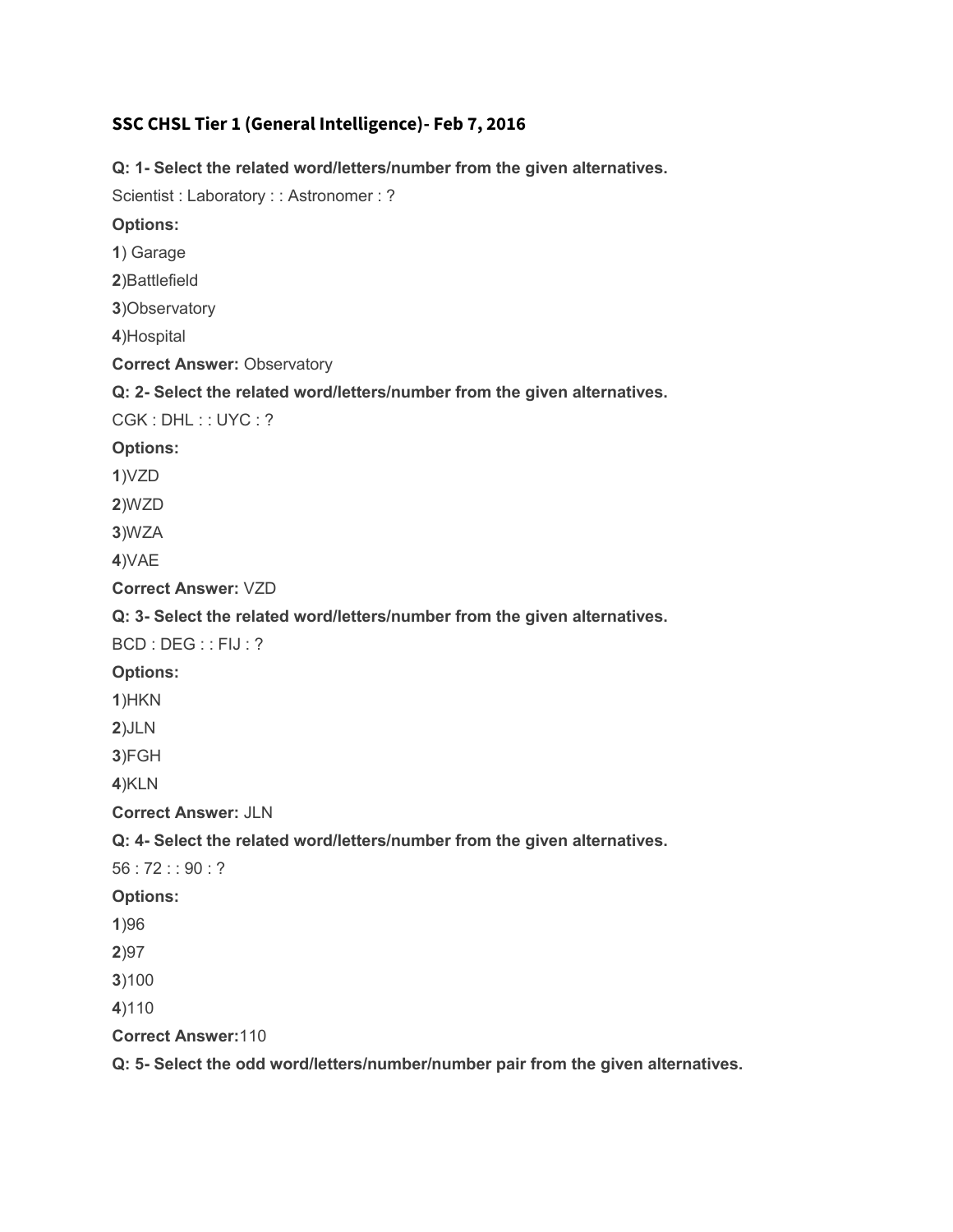#### **Options:**

**1**)Square

**2**)Rectangle

**3**)Rhombus

**4**)Polygon

**Correct Answer:**Polygon

**Q: 6- Select the odd word/letters/number/number pair from the given alternatives.**

**Options:**

**1**)WYA

**2**)MNO

**3**)ACE

**4**)EGI

**Correct Answer:**MNO

**Q: 7- Select the odd word/letters/number/number pair from the given alternatives.**

**Options:**

**1**)243

**2**)264

**3**)333

**4**)405

**Correct Answer:**264

# **[Printed Study Kit for SSC CHSL \(10+2\) Exam](http://sscportal.in/community/study-kit/chsle) [Online Coaching for SSC CHSL \(10+2\) Examination](http://sscportal.in/community/courses/ssc-chsl)**

**Q: 8- Select the odd word/letters/number/number pair from the given alternatives.**

**Options:**

**1**)369

**2**)257

**3**)346

**4**)628

**Correct Answer:**346

**Q: 9- A series is given with one term missing. Select the correct alternative from the given ones that will complete the series.**

Red, Orange, Yellow, ? **Options: 1**)Green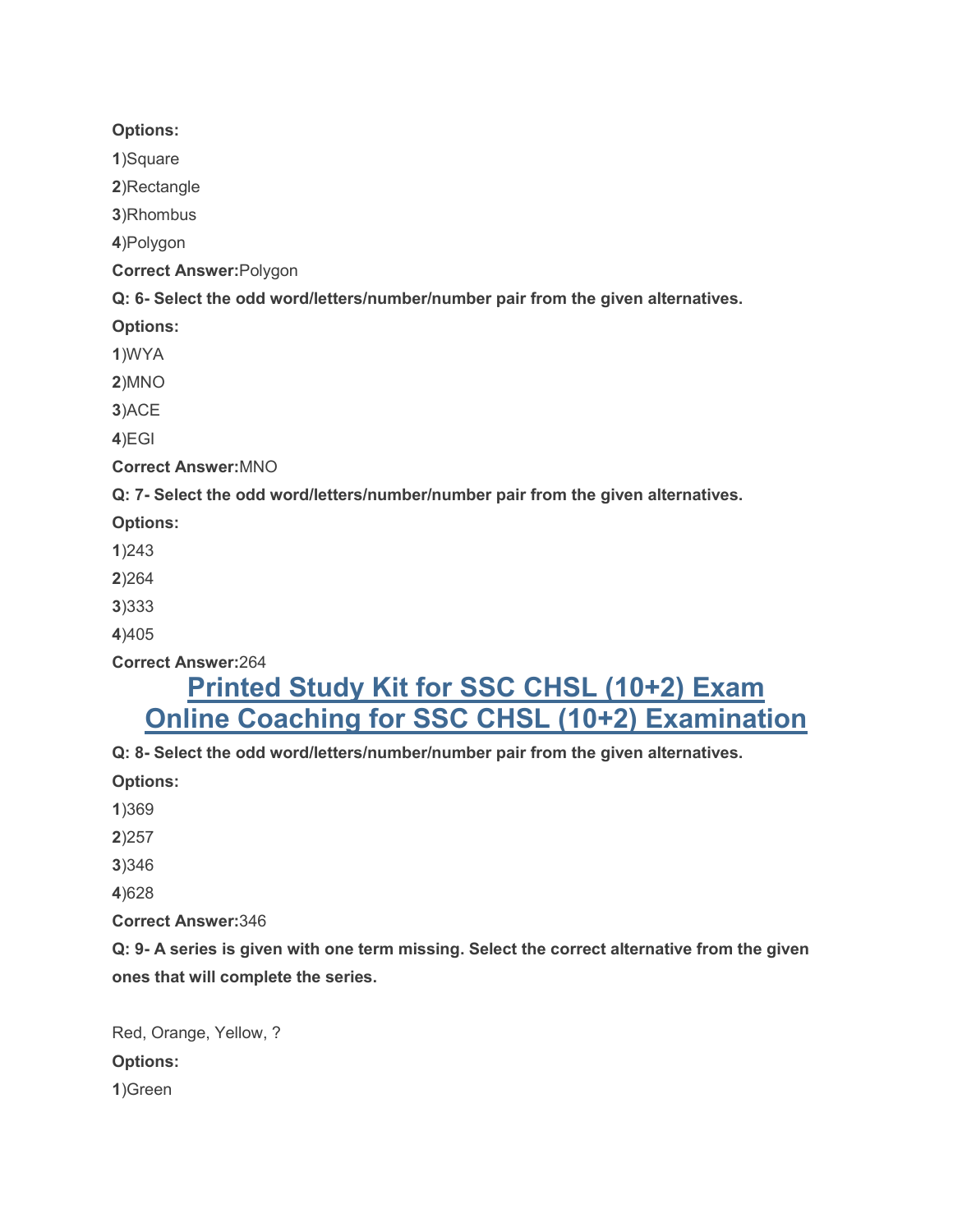**2**)Violet

**3**)Indigo

**4**)Blue

**Correct Answer:**Green

**Q: 10- A series is given with one term missing. Select the correct alternative from the given ones that will complete the series.**

CM, EK, GI, ? **Options: 1**)IK **2**)IG **3**)LM **4**)PS **Correct Answer:**IG

**Q: 11- A series is given with one term missing. Select the correct alternative from the given ones that will complete the series.**

FGH, NOP, VWX, ?

**Options:**

**1**)FGH

**2**)DEF

**3**)EFG

**4**)FGH

**Correct Answer:**DEF

**Q: 12- A series is given with one term missing. Select the correct alternative from the given ones that will complete the series.**

4, 9, 25, 64, 169, ?

**Options:**

**1**)441

**2**)225

**3**)289

**4**)256

**Correct Answer:**441

**Q: 13- In the following question, two statements are given each followed by two conclusions I and II. You have to consider the statements to be true even if they seem to be at variance from commonly known facts. You have to decide which of the given conclusions, if any,**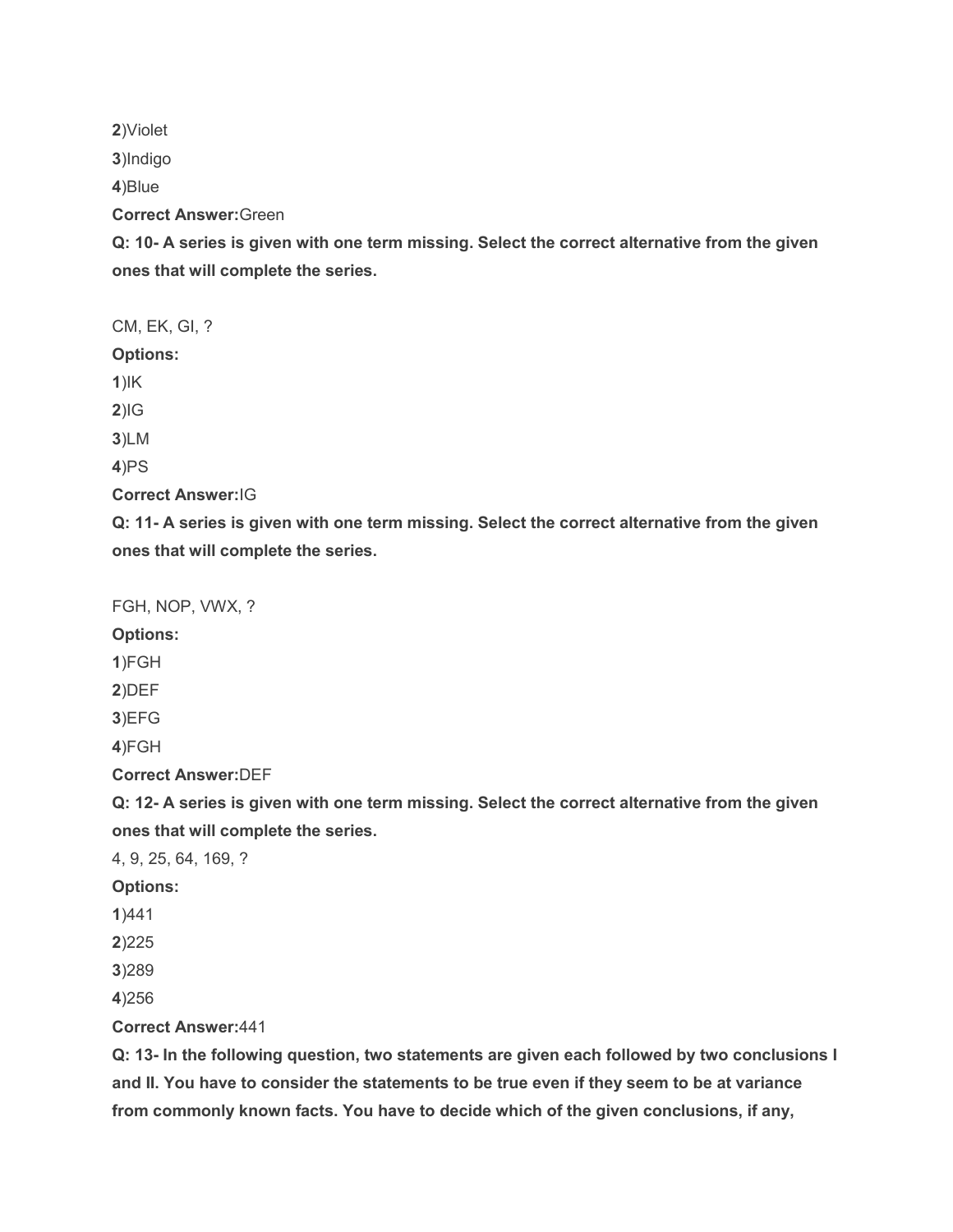#### **follows from the given statements.**

#### **Statement:**

(I) The DRDO has tested the Smart Anti Airfield Weapon from an Indian Air Force aircraft.

(II) The lightweight high-precision guided bomb is one of the world class weapons systems.

#### **Conclusions:**

(I) DRDO Chairman Dr. S. Christopher congratulated the DRDO and the IAF teams for the successful mission.

(II) The test was carried out by IAF's Aircraft and System Testing Establishment.

#### **Options:**

**1**)Only conclusion II follows

**2**)Conclusion I and II both follow

**3**)Neither I nor II follow

**4**)Only conclusion I follows

**Correct Answer:**Neither I nor II follow

**Q: 14- Sanjeev scored the highest marks in the class. Rahul scored more than Nirbhay but lesser than Sameer. Arpit scored more than Rahul. Who got the 4th Rank out of the five Options:**

**1**)Sameer

**2**)Nirbhay

**3**)Rahul

**4**)Arpit

**Correct Answer:**Rahul

**Q: 15- Arrange the given words in the sequence in which they occur in the dictionary.**

- i. Forehead
- ii. Forensic
- iii. Forest
- iv. Foremost

#### **Options:**

**1**)i, iv, ii, iii

**2**)iii, ii, iv, i

**3**)i, ii, iii, iv

**4**)i, iv, iii, ii

**Correct Answer:**i, iv, ii, iii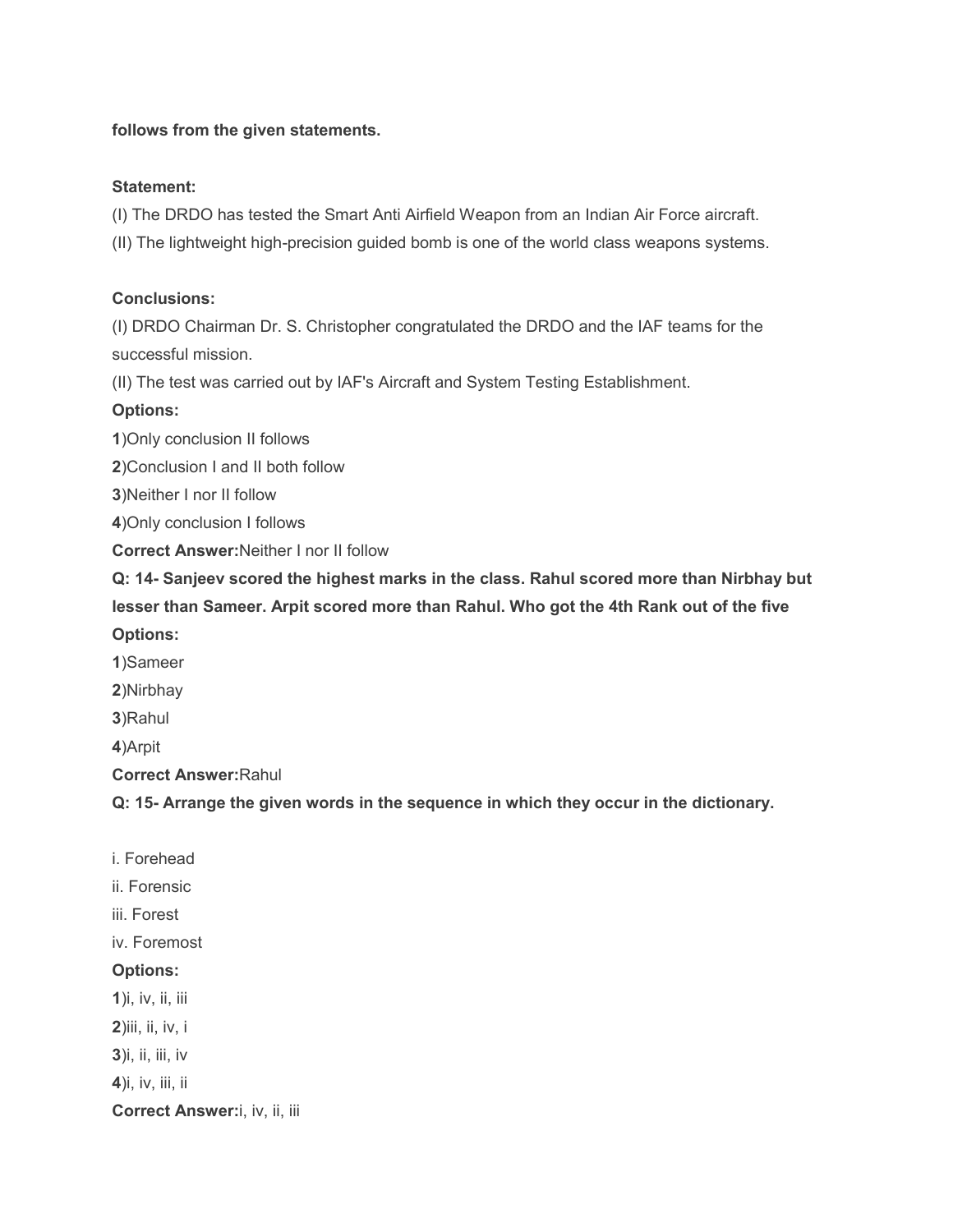**Q: 16- In a certain code language, "SELDOM" is written as "NPEMFT". Howis "SACRIFICE" written in that code language?**

**Options:**

**1**)FDJGJDSBT

**2**)FDJGJSDBT

**3**)FDJSJGTBD

**4**)FGDJGDSBT

**Correct Answer:**FDJGJSDBT

**Q: 17**-

In the following question, select the missing number from the given series.

निम्नलिखित प्रश्न में दिए गए विकल्पों में से लुप्त अंक ज्ञात कीजिए।

|   | ò<br>× |  |
|---|--------|--|
|   |        |  |
| м |        |  |
|   |        |  |

**Options:**

**1**)1

**2**)16

**3**)14

**4**)20

**Correct Answer:**14

**Q: 18- If "S" denotes "multiplied by", "V" denotes "subtracted from", "M"denotes "added to" and "L" denotes "divided by", then**

343 L 7 S 6 V 94 M 11 =?

**Options:**

**1**)189

**2**)200

**3**)211

**4**)305

**Correct Answer:**211

**Q: 19- In the following question, which one set of letters when sequentially placed at the gaps in the given letter series shall complete it?**

r\_pr\_p\_q\_r\_p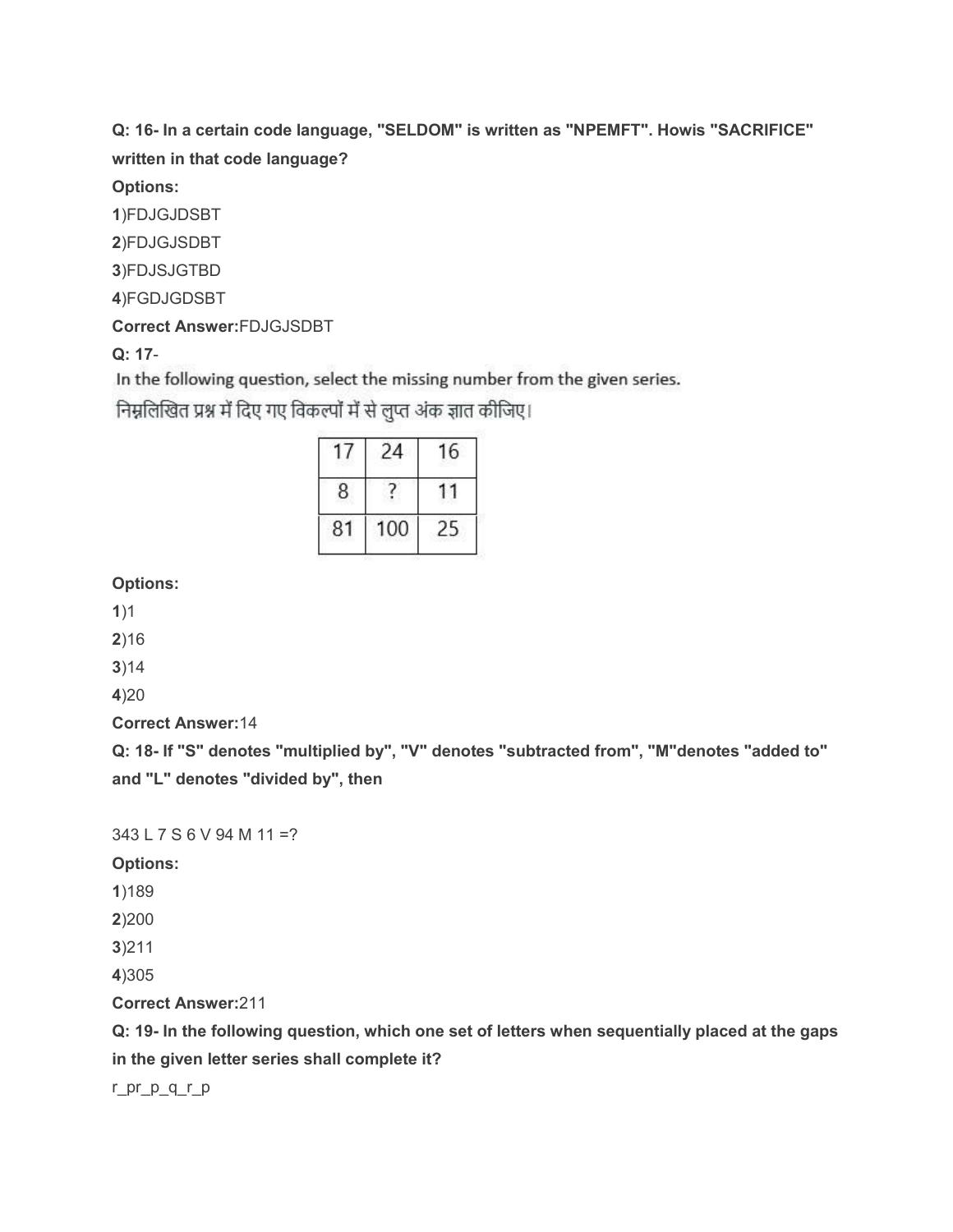# **Options:**

**1**)qrppq

**2**)qqrpq

**3**)qrprp

**4**)qrppr

**Correct Answer:**qqrpq

**Q: 20- A man moves 24 metres in south direction and turns 90 degrees anticlockwise and moves another 7 metres and takes a right turn and moves 3 metres and then moves 3 metres in the north direction. Find the distance between his initial and his final position.**

**Options:**

**1**)25 m **2**)30 m **3**)27 m

**4**)35 m

**Correct Answer:**25 m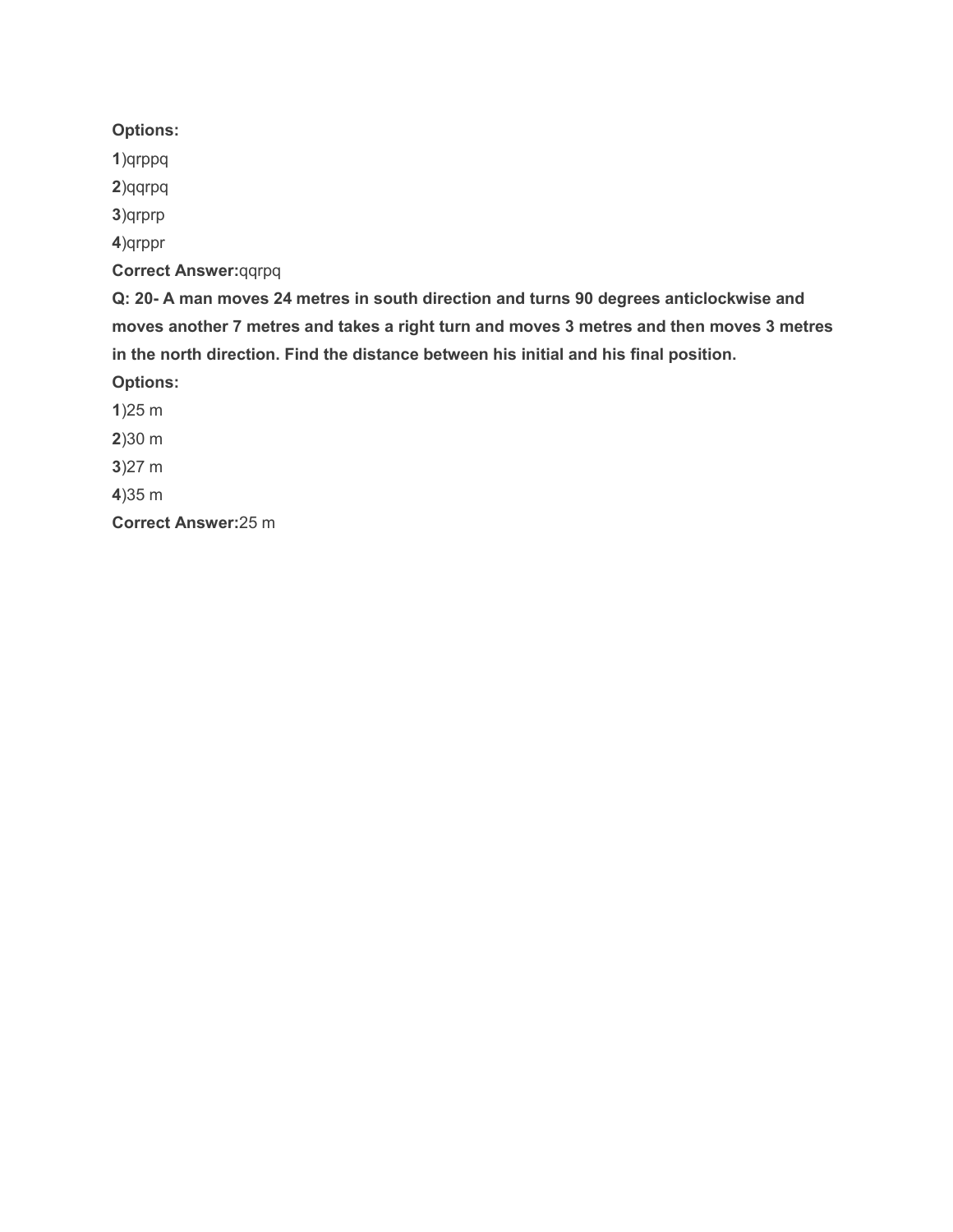#### **Q: 21**-

A word is represented by only one set of numbers as given in any one of the alternatives. The sets of numbers given in the alternatives are represented by two classes of alphabets as shown in the given two matrices. The columns and rows of Matrix-I are numbered from 0 to 4 and that of Matrix-II are numbered from 5 to 9. A letter from these matrices can be represented first by its row and next by its column, for example, 'C' can be represented by 02, 14 etc. and 'G' can be represented by 85, 96 etc. Similarly, you have to identify the set for the word 'MODEST'.

एक शब्द केवल एक संख्या-समूह द्वारा दर्शाया गया है, जैसा कि विकल्पों में से किसी एक में दिया गया है। विकल्पों में दिए गए संख्या-समूह अक्षरों के दो वर्गों द्वारा दर्शाए गए हैं, जैसा कि दिए गए दो आव्यूहों में है। आव्यूह-1 के स्तम्भ और पंक्ति की संख्या 0 से 4 और आव्यूह-11 की 5 से 9 हैं। इन आव्यूहों से एक अक्षर को पहले उसकी पंक्ति और बाद में स्तम्भ संख्या द्वारा दर्शाया जा सकता है। उदहारण के लिए 'C' को 14, 02 आदि द्वारा दर्शाया जा सकता है तथा 'G' को 96, 85 आदि द्वारा दर्शाया जा सकता है। इसी तरह से आपको प्रश्न में दिए शब्द 'MODEST' के लिए समूह को पहचानना है।

**Matrix-I** आव्यह – ।

| Matrix-II  |  |
|------------|--|
| आव्यूह - ॥ |  |

|                | 0            |   | $\overline{c}$ | 3       | 4 |
|----------------|--------------|---|----------------|---------|---|
| 0              | H            | E | $\subset$      | F       | F |
|                | A            |   | E              | $\circ$ | C |
| $\overline{c}$ | O            |   |                | E       | F |
| 3              | $\mathsf{H}$ | 0 | A              |         | E |
|                |              |   | Ο              |         |   |

|   | 5 | 6 |   | 8 | 9 |
|---|---|---|---|---|---|
| 5 | Κ | Μ | Ο | R | R |
| 6 | P | S | М | O | Q |
|   | D | Ρ | S | M | Ο |
| 8 | G | D | Ρ | S | Μ |
| 9 |   | G | D | p | S |

#### **Options:**

**1**)78, 43, 86, 01, 77, 89

**2**)89, 42, 97, 01, 66, 23

**3**)56, 31, 76, 23, 66, 23

**4**)67, 13, 86, 34, 77 ,33

**Correct Answer:**67, 13, 86, 34, 77 ,33

**Q: 22- Nisha's father's brother-in-law is the brother of Neha. How is Nisha related to Neha? Options:**

**1**)Sister

**2**)Niece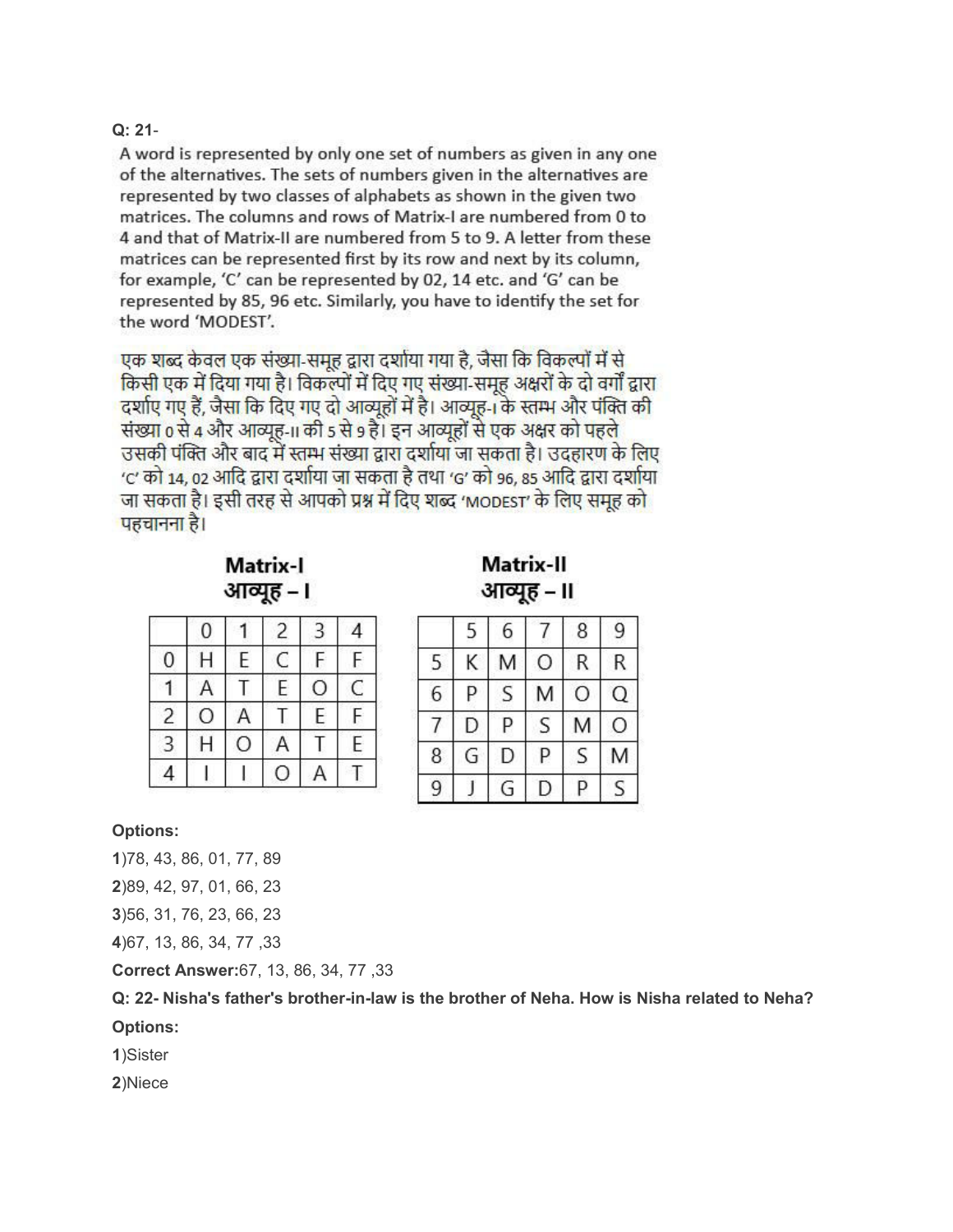**3**)Mother

**4**)Mother in law

**Correct Answer:**Niece

**Q: 23**-

If a mirror is placed on the line MN, then which of the answer figures is the right image of the given figure?

यदि एक दर्पण को MN रेखा पर रखा जाए, तो दी गई उत्तर आकृतियों में से कौनसी<br>आकृति प्रश्न आकृति की सही प्रतिबिम्ब होगी?



**Options:**







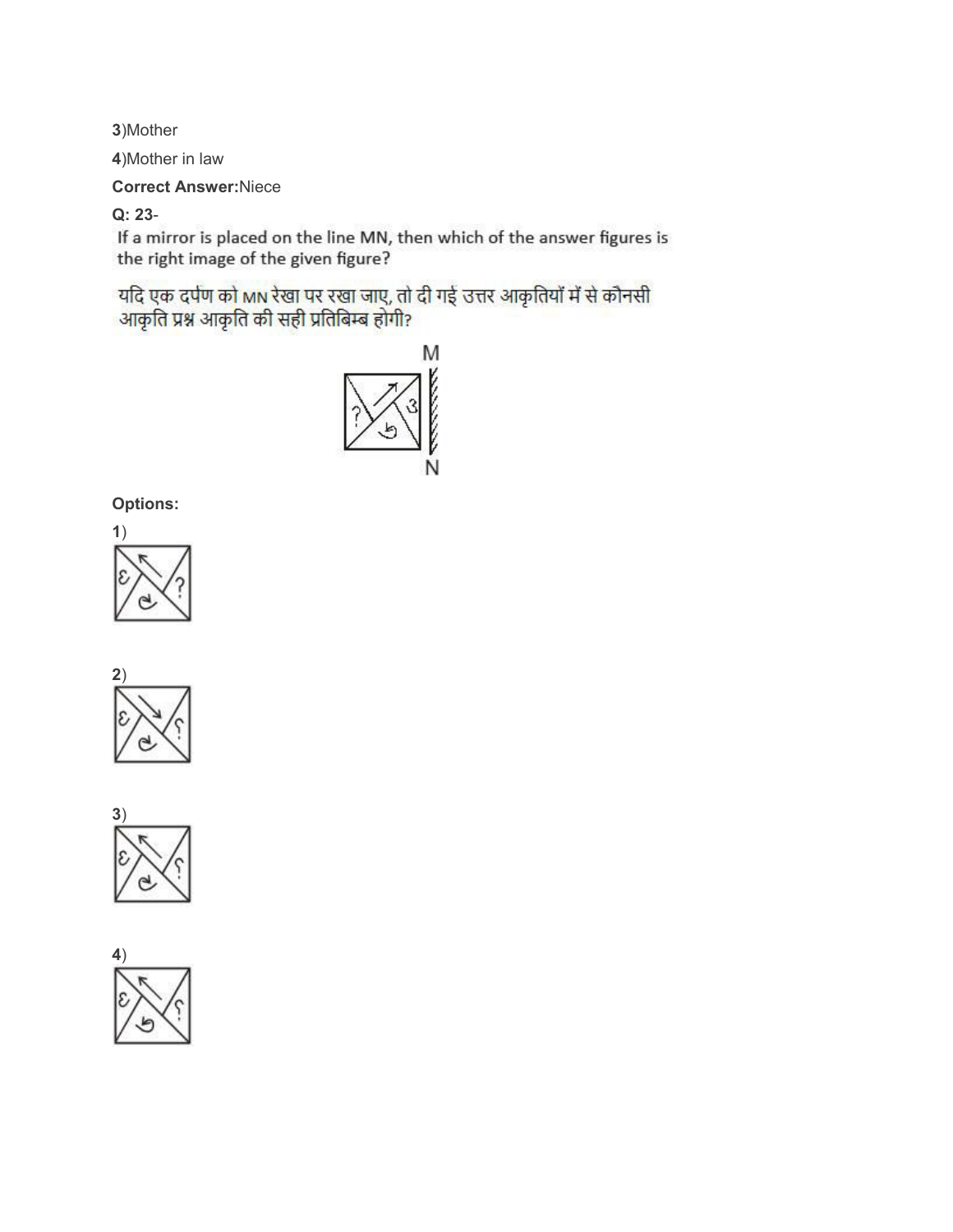**Correct Answer:**



**Q: 24- Identify the diagram that best represents the relationship among the given classes.**

Mathematics, Arithmetic, Algebra

**Options:**









**Correct Answer:**